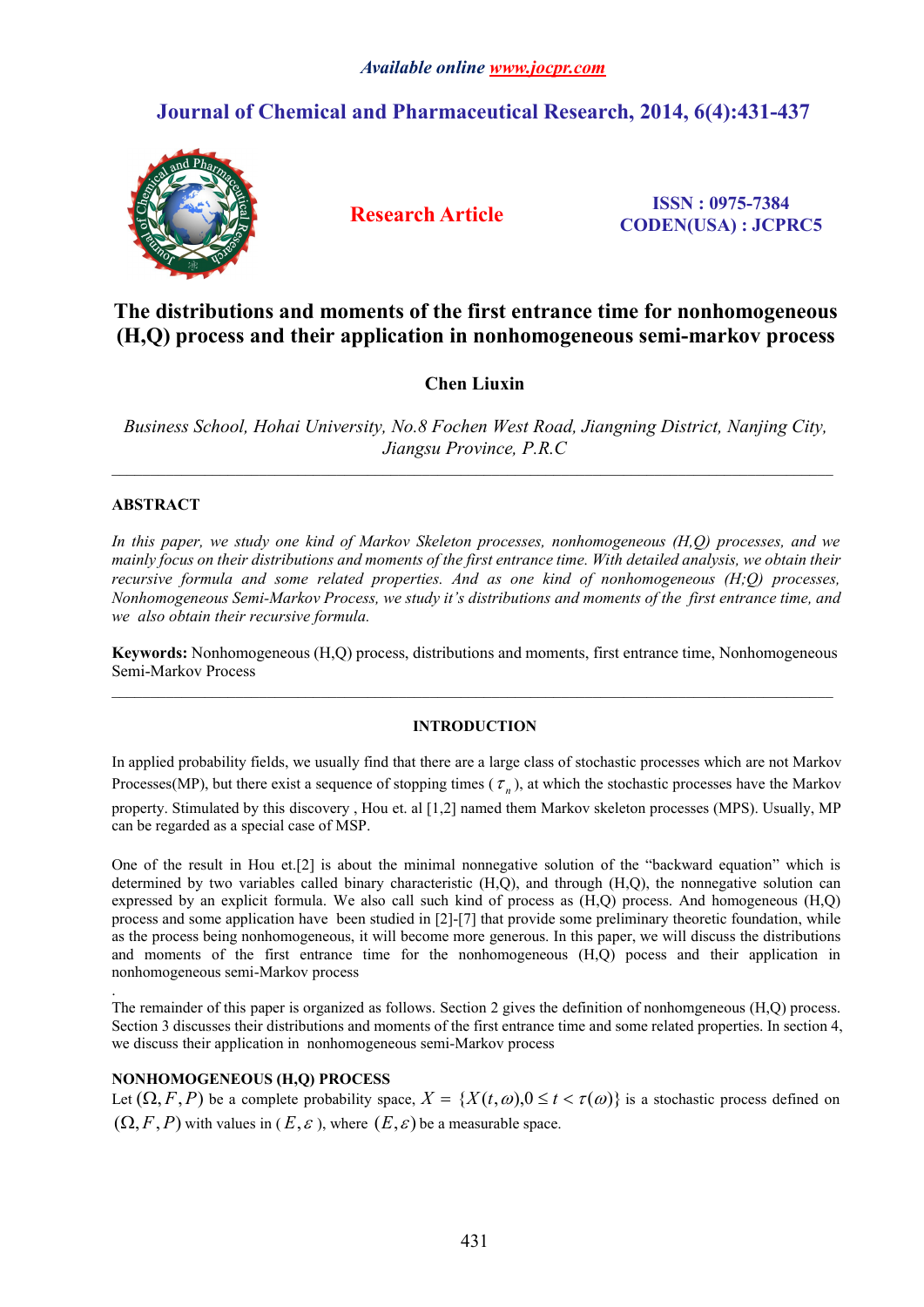**Definition 1** A stochastic process  $X = \{X(t, \omega), 0 \le t < \tau(\omega)\}\$ is called a nonhomogeneous (H,Q)- process, if there exists a sequence of stopping times  $\{\tau_n\}_{n\geq 0}$  which satisfying the following properties,

*\_\_\_\_\_\_\_\_\_\_\_\_\_\_\_\_\_\_\_\_\_\_\_\_\_\_\_\_\_\_\_\_\_\_\_\_\_\_\_\_\_\_\_\_\_\_\_\_\_\_\_\_\_\_\_\_\_\_\_\_\_\_\_\_\_\_\_\_\_\_\_\_\_\_\_\_\_\_*

(i) 
$$
0 = \tau_0 \leq \tau_1 \leq \tau_2 \leq \cdots, \tau = \lim_{n \to \infty} \tau_n, P - a.e;
$$

(ii)  $E[X(\tau_n + t) \in A, \tau_{n+1} - \tau_n > t] \ X(\tau_n), \tau_n, X(\tau_{n-1}), \tau_{n-1}, \cdots, X(0)]$  $E[X(\tau_n + t) \in A, \tau_{n+1} - \tau_n > t \mid X(\tau_n)] = h^{(n+1)}(t, X(\tau_n), A), \qquad n \ge 0, t \ge 0, A \in \mathcal{E};$ (iii)  $E[X(\tau_{n+1}) \in A, \tau_{n+1} - \tau_n \leq t | X(\tau_n), \tau_n, X(\tau_{n-1}), \tau_{n-1}, \cdots, X(0)]$  $E[X(\tau_{n+1}) \in A, \tau_{n+1} - \tau_n \le t \mid X(\tau_n)] = q^{(n+1)}(t, X(\tau_n), A), \qquad n \ge 0, t \ge 0, A \in \mathcal{E}.$ For fixed A,  $h^{(n)}(t, x, A)$  and  $q^{(n)}(t, x, A)$  are measued functions about the variables *t* and *x*; and for fixed *t* and  $x, h^{(n)}(t, x, A)$  and  $q^{(n)}(t, x, A)$  are quasi-distributions on  $(E, \varepsilon)$ .

Let  $q^{(n)}(x, A) = \lim_{t \to \infty} q^{(n)}(t, x, A)$ , then by (iii), we know that  $\{X(\tau_n)\}_{(n \ge 0)}$  is nonhomogeneous Markov process with staionary transition probabilities  $\{q^{(n)}(x, A), x \in E, A \in \mathcal{E}\}\$ . .

Intuitively, we decompose the process X into denumerable parts  $\{X(t, \omega), \tau_{n-1} \le t < \tau_n\}_{n>1}$  by a series of increasing Markov times  $\{\tau_n\}_{n\geq 0}$ , and nonhomogeneous (H,Q) process is determined by  $(h^{(n)}(t, x, A))$  and  $(q^{(n)}(t, x, A))$ . Obviously, nonhomogeneous (H,Q) process include a kind of process with more conditions.

Suppose A, H are closed subsets of E, and  $A \neq \Phi$ . In what follows, we define some series of function with indexed as follows.

$$
\sigma_A(\omega) = \begin{cases}\n\inf(t, 0 < t < \tau(\omega), X_t(\omega) \in A, & \text{if } 0 < t < \tau(\omega), X_t(\omega) \neq \Phi \\
& + \infty, & \text{otherwise.} \\
\sigma_A(\omega) = \begin{cases}\n\sigma_A(\omega), & \text{if } \sigma_A(\omega) \leq \sigma_H(\omega) \\
& + \infty, & \text{otherwise.} \\
\text{For } n \in N, \lambda \geq 0 \text{ and } p = 1, 2, \cdots, \text{ letting}\n\end{cases}
$$

 $_{H} f_{xA}^{(n)}(t) = P(\ _{H} \sigma_{A} \leq t, \tau_{n-1} <_{H} \sigma_{A} \leq \tau_{n} \mid X(0) = x),$   $_{H} f_{xA}(t) = P(\ _{H} \sigma_{A} \leq t \mid X(0) = x),$  $\int_{M}^{(n)} (\lambda) d\lambda = \int_{0}^{\infty} e^{-\lambda t} d_{H} f_{xA}^{(n)}(t),$   $H \varphi_{xA}(\lambda) = \int_{0}^{\infty} e^{-\lambda t} d_{H} f_{xA}^{(n)}(t)$  $H \varphi_{xA}^{(n)}(\lambda) = \int_0^\infty e^{-\lambda t} d_H f_{xA}^{(n)}(t), \qquad H \varphi_{xA}(\lambda) = \int_0^\infty e^{-\lambda t} d_H f_{xA}(t),$  $H \varphi_{xA}(\lambda) = \int_0^\infty e^{-\lambda t} d_H f_{xA}(t)$  $f(\lambda) = \int_{0}^{\infty} t^{p} d_{H} f_{x_{A}}^{(n)}(t)$ ,  $H^{(p)}_{x_{A}}(\lambda) = \int_{0}^{\infty} t^{p} d_{H} f_{x_{A}}^{(n)}(t)$  $_{H}m_{xA}^{n,p}(\lambda) = \int_{0}^{\infty} t^{p} d_{H} f_{xA}^{(n)}(t), \qquad \qquad {}_{H}m_{xA}^{(p)}(\lambda) = \int_{0}^{\infty} t^{p} d_{H} f_{xA}(t),$ and  $f''_{x4} = H \varphi_{x4}(0) = H \varphi_{x4}(0) = H \varphi_{x4}(0) < \infty$   $X(0) = x$ .

In what follows, we suppose for  $n > 0, t \ge 0, B \in \mathcal{E}$ , nonhomogeneous (H,Q) process X satisfies the following equations:

 $E(X(\tau_n) \in B \mid N_{\tau_n^{-}}] = E[X(\tau_n) \in B \mid X(\tau_n^{-})],$ ,  $E(X(\tau_n) \in B, \tau_n \leq t \mid N_{\tau_n^{-}}] = E[X(\tau_n) \in B \mid N_{\tau_n^{-}}] \cdot E[\tau_n \leq t \mid N_{\tau_n^{-}}],$ where,  $N_{\tau_n^-} = \sigma \{ B \cap \{ t < \tau_n \}; B \in \sigma \{ X(s); s \ge t \}, t \ge 0 \}.$ 

#### **DISTRIBUTIONS AND MONMENTS OF THE FIRST TIME**

In the following, we will discuss the distributions and moments of the first time for nonhomogeneous (H,Q) process.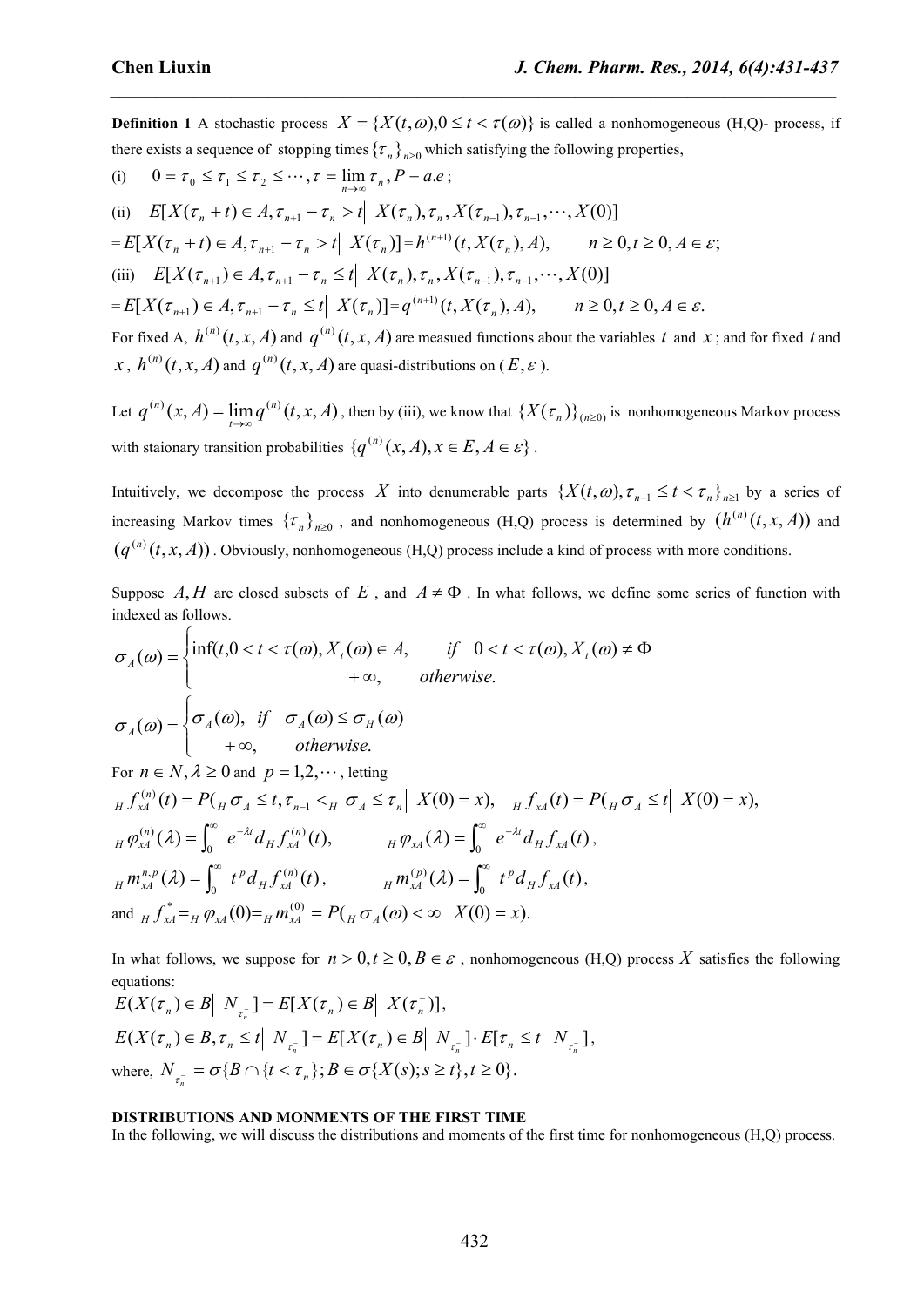**Theorem 1** For nonhomogeneous (H,Q) process,  $_f f_{iA}(t)$ ,  $_f \varphi_{iA}(\lambda)$  and  $_f m_A^p(t)$  satisfy the following equations respectively,

*\_\_\_\_\_\_\_\_\_\_\_\_\_\_\_\_\_\_\_\_\_\_\_\_\_\_\_\_\_\_\_\_\_\_\_\_\_\_\_\_\_\_\_\_\_\_\_\_\_\_\_\_\_\_\_\_\_\_\_\_\_\_\_\_\_\_\_\_\_\_\_\_\_\_\_\_\_\_*

$$
_{H} f_{iA}(t) = \sum_{n=1}^{\infty} ( H f_{iA}^{(n)}(t) ) , \quad _{H} \varphi_{xA}(\lambda) = \sum_{n=1}^{\infty} ( H \varphi_{xA}^{(n)}(\lambda) ) , \quad _{H} m_{xA}^{(p)} = \sum_{n=1}^{\infty} ( H m_{xA}^{n,p} ) .
$$

**Proof:** Their definition implies that the three questions above are true.

We now introduce the following Lemma (the proof referring to [6], page 97).

**Lemma 1** 
$$
\forall n \ge 1
$$
, and  $B \in \varepsilon$ , then  
\n
$$
E(X(\tau_n) \in B | N_{\tau_n} \vee \sigma(\tau_n)] = E[X(\tau_n) \in B | N_{\tau_n}]
$$
\nwhere  $N_{\tau_n} \vee \sigma(\tau_n)$  is the smallest  $\sigma$  region including  $N_{\tau_n}$  and  $\sigma(\tau_n)$ .  
\nFor  $n = 1, 2, \dots$ , letting  
\n $\pi_k(x, B) = P(X(\tau_k) \in B | X(\tau_k^-) = x), k = 1, 2, \dots$ ;  
\n $\varphi_k(x, B) = P(\mu \sigma_A \ge \tau_{k+1}, X(\tau_{k+1}^-) \in B | X(\tau_k^-) = x), k = 0, 1, 2, \dots$ ;  
\n $\varphi(x, B) = \varphi_0(x, B) = P(\mu \sigma_A \ge \tau_1, X(\tau_1^-) \in B | X(0) = x),$ ;  
\n $\varphi(x, B) = P(\mu \sigma_A \le t, 0 < \mu \sigma_A < \tau_1, | X(0) = x)$ ;  
\n $\mu f_{xA}^{(k,n)}(t) = P(\mu \sigma_A \le t, \tau_{n-1} < \mu \sigma_A \le \tau_n | X(\tau_k^-) = x), k = 1, 2, \dots - n - 1$ ;  
\n $\mu \varphi_{xA}^{(k,n)}(\lambda) = \int_0^\infty e^{-\lambda t} d\mu f_{xA}^{(k,n)}(t); \quad \mu m_{xA}^{(k,n)}(t) = \int_0^\infty t^p d\mu f_{xA}^{(k,n)}(t), p = 1, 2, \dots$ 

**Lemma** 2 For any  $B \subset E \setminus (A \cup H)$  and  $k = 0,1,2,\cdots$ , we have the following equations  $P(X(\tau_{k+1}) \in B,_{H} \sigma_{A} \geq \tau_{k+1} | X(\tau_{k}) = x] = \int \pi_{k+1}(z, B) \cdot \varphi_{k}(x, dz)$ 

Proof: 
$$
P(X(\tau_{k+1}) \in B, H \sigma_A \geq \tau_{k+1} | X(\tau_k) = x)
$$
  
\n $= E[ H \sigma_A \geq \tau_{k+1}, E[X(\tau_{k+1}) \in B | N_{\tau_{k+1}} \vee \sigma(\tau_{k+1})] | X(\tau_k) = x]$   
\n $= E[ H \sigma_A \geq \tau_{k+1}, E[X(\tau_{k+1}) \in B | X(\tau_{k+1})] | X(\tau_k) = x]$   
\n $= \int P(X(\tau_{k+1}) \in B | X(\tau_{k+1}^{-}) = z) \cdot P(H \sigma_A \geq \tau_{k+1}, X(\tau_{k+1}^{-}) \in dz | X(\tau_k) = x)$   
\n $= \int \pi_{k+1}(z, B) \cdot \varphi_k(x, dz).$ 

**Lemma 3** For fixed  $n \in N$ , we have the recursive formula as the following  $g(t) = \int \varphi_k(x, dz) \Big|_{x \in (-t_1, t_1)} \left( {}_{H}f_{yA}^{(k+1, n+1)}(t) \right) \cdot \pi_{k+1}(z, dy),$  $\setminus (A \cup H)$   $\setminus H$   $\setminus H$   $\setminus$   $\setminus$  $f_{x,A}^{(k,n+1)}(t) = \int \phi_k(x, dz) \int_{x \wedge (dx, y)} (f_{x,A}^{(k+1,n+1)}(t)) \cdot \pi_{k+1}(z, dy),$  $\mathcal{H}(\mathcal{X}, \mathcal{U}) = \int_{E \setminus (A \cup H)} \mathcal{H} \mathcal{H} \qquad (\mathcal{U})^T \mathcal{H}_{k+1}(\mathcal{Z}, \mathcal{U})$  $(k, n+1)$   $(k)$   $\qquad$   $\qquad$   $\qquad$   $\qquad$   $\qquad$   $\qquad$   $\qquad$   $\qquad$   $\qquad$   $\qquad$   $\qquad$   $\qquad$   $\qquad$   $\qquad$   $\qquad$   $\qquad$   $\qquad$   $\qquad$   $\qquad$   $\qquad$   $\qquad$   $\qquad$   $\qquad$   $\qquad$   $\qquad$   $\qquad$   $\qquad$   $\qquad$   $\qquad$   $\qquad$   $\qquad$   $\qquad$   $\qquad$   $\qquad$   $\q$  $H J_{x,A}$  (*i*)  $-$  |  $\varphi_k(x, u_2)$   $\Big|_{F \setminus (A \cup B)}$  (*H* $J_{yA}$  (*i*))  $\pi_{k+1}(2, u_2)$ ,  $(+1,n+1)$  (4))  $-$  (- d<sub>r</sub>)  $\tau^{(k+1)}(t) = \int \varphi_k(x, dz) \int_{E \setminus (A \cup H)} \left( {}_H f^{(k+1,n+1)}_{yA}(t) \right) \cdot \pi_{k+1}(z, dy),$ And then for  $k = 1, 2, \dots, n - 1$ , we have  $g(t) = \int \phi_k(x, dz) \int_{F(x, t_1, H)} \left( H \phi_{yA}^{(k+1, n+1)}(t) \right) \cdot \pi_{k+1}(z, dy),$  $\setminus (A \cup H)$   $\setminus H$   $\setminus H$   $\setminus$  $(\kappa_{x,A}^{(k,n+1)}(t)) = \int \varphi_k(x, dz) \int_{F \setminus (A \cup H)} (\mu \varphi_{yA}^{(k+1,n+1)}(t)) \cdot \pi_{k+1}(z, dy),$  $\mathcal{H}(\mathcal{X}, \mathcal{U}) = \int_{E \setminus (A \cup H)} \mathcal{H}(\mathcal{Y}) \mathcal{H}(\mathcal{Y}) \mathcal{H}(\mathcal{U}) \cdot \mathcal{H}(\mathcal{X}) \cdot \mathcal{U}(\mathcal{Y})$  $(k, n+1)$   $(k)$   $\begin{bmatrix} a & (n, d-1) \end{bmatrix}$  $H \Psi_{x,A}$  (*i*)  $-$  |  $\psi_k(\lambda, u^2)$  |  $\psi_{k}(u^*, u^2)$  |  $H \Psi_{y,A}$  (*i*))  $\mathcal{H}_{k+1}(2, u^2)$ ,  $(+1,n+1)$  (4)  $-$  (- d<sub>2</sub>)  $\varphi_{x,A}^{(k,n+1)}(t) = \int \varphi_k(x,dz) \int_{E \setminus (A \cup H)} \left( {}_H \varphi_{yA}^{(k+1,n+1)}(t) \right) \cdot \pi_{k+1}(z,dy),$  $g(t) = \int \varphi_k(x, dz) \Big|_{F(x,y) \in H^1} \left( H m_{yA}^{(k+1,n+1), p}(t) \right) \cdot \pi_{k+1}(z, dy),$  $\left( \int_{R_{x,A}}^{(k,n+1),p} (t) \right) = \int_{R_{x,A}}^{R_{x,A}} \varphi_{k}(x,dz) \int_{E \setminus (A \cup H)} \left( \int_{H} m_{yA}^{(k+1,n+1),p} (t) \right) \cdot \pi_{k+1}(z,dy),$  $\left\{ \mu^{k}(x, u^2) \right\}_{E \setminus (A \cup H)}$   $\left\{ H^{m} y^A \right\}$   $\left\{ \mu^{j} \right\}_{k+1}$   $\left\{ \mu^{j} \right\}_{k+1}$  $(k, n+1), p(t) = \int_{-\infty}^{\infty} (x - d^{-1})$  $H^{H}$ <sub>x,A</sub> (*i*) –  $\oint \psi_k(x,az) \Big|_{F^k(A+B)} \langle H^{H}y_A \rangle$  (*i*)  $\int f^{k+1}(z,ay)$ ,  $(+1,n+1), p(x)$   $(-1,1)$  $\mathcal{L}^{(t+1),p}(t) = \int \; \varphi_k(x,dz) \int_{E \setminus (A \cup H)} \; \big( {}_H m_{yA}^{(k+1,n+1),p}(t) \big) \cdot \pi_{k+1}(z,dy),$ 

Proof: 
$$
{}_{H} f_{x,A}^{(k,n+1)}(t) = P({}_{H} \sigma_{A} \leq t, \tau_{n} <_{H} \sigma_{A} \leq \tau_{n+1} | X(\tau_{k}) = x)
$$
  
\n
$$
= P(X(\tau_{k+1}) \in E \setminus (A \cup H),_{H} \sigma_{A} \leq t, \tau_{n} <_{H} \sigma_{A} \leq \tau_{n+1} | X(\tau_{k}) = x)
$$
  
\n
$$
= \int_{\Omega} E[{}_{H} \sigma_{A} \leq t, \tau_{n} <_{H} \sigma_{A} \leq \tau_{n+1} | X(\tau_{k+1}), \tau_{k+1}, X(\tau_{k})] \cdot I_{\{X(\tau_{k+1}) \in E \setminus (A \cup H)\}} \cdot I_{\{H(\tau_{A} \geq \tau_{k+1})\}} P(d\omega | X(\tau_{k}) = x]
$$
  
\n
$$
= \int_{E \setminus (A \cup H)} P({}_{H} \sigma_{A} \leq t, \tau_{n} <_{H} \sigma_{A} \leq \tau_{n+1} | X(\tau_{k+1}) = y] \cdot P(X(\tau_{k+1}) \in dy,_{H} \sigma_{A} \geq \tau_{k+1} | X(\tau_{k}) = x]
$$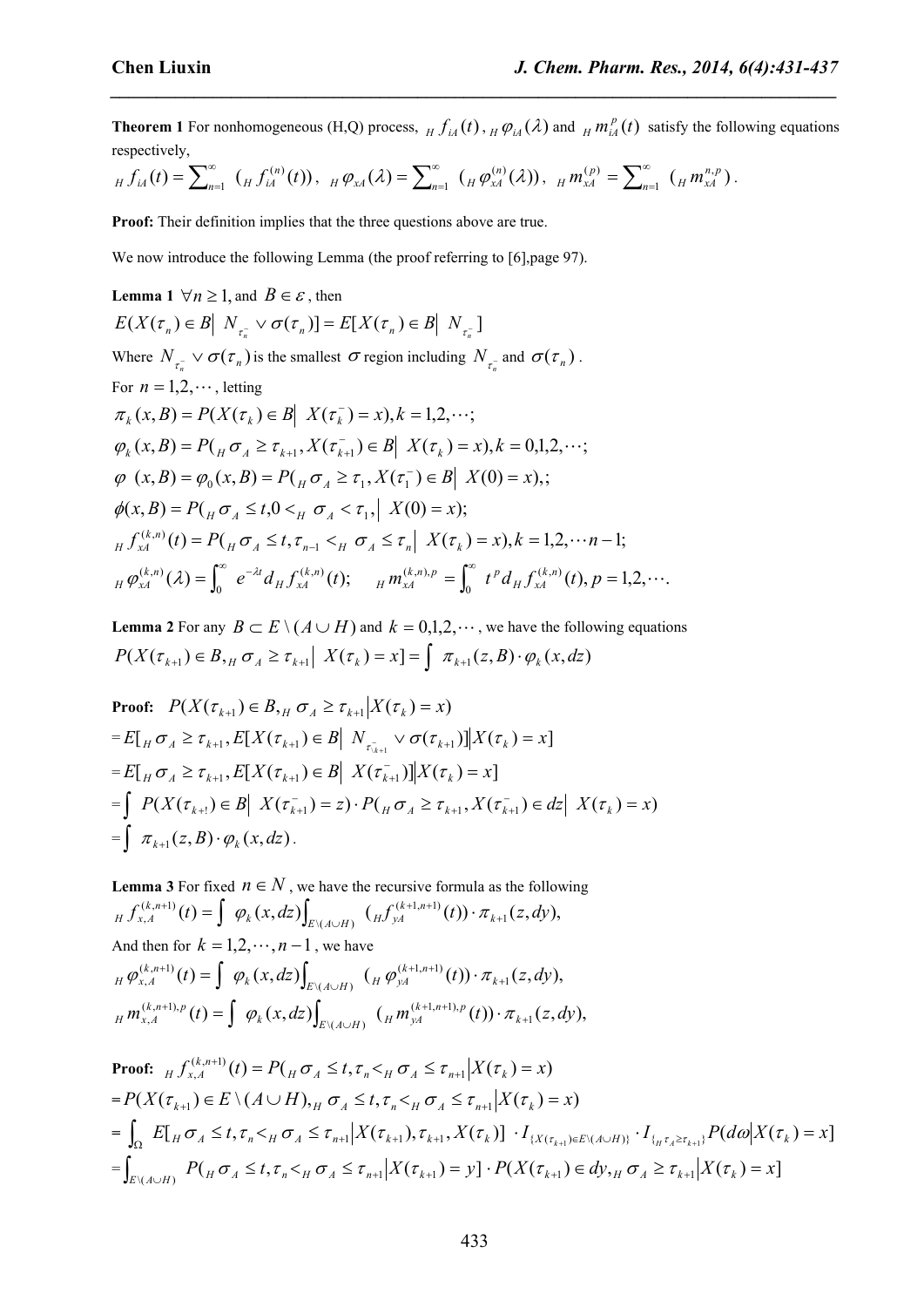$$
= \int_{E\setminus (A\cup H)} (Hf_{yA}^{(k+1,n+1)}(t)) \cdot P(X(\tau_{k+1}) \in dy, H \sigma_A \ge \tau_{k+1} | X(\tau_k) = x]
$$
  
= 
$$
\int \varphi_k(x, dz) \int_{E\setminus (A\cup H)} (Hf_{yA}^{(k+1,n+1)}(t)) \cdot \pi_{k+1}(z, dy).
$$

We have equation (4) immediately by taking **Laplace-Stieltjes** transformation about equation (3), and then we get the equation (5) considering the definition of  $\mu m_{iA}^{(k, n+1), p}$ . .

*\_\_\_\_\_\_\_\_\_\_\_\_\_\_\_\_\_\_\_\_\_\_\_\_\_\_\_\_\_\_\_\_\_\_\_\_\_\_\_\_\_\_\_\_\_\_\_\_\_\_\_\_\_\_\_\_\_\_\_\_\_\_\_\_\_\_\_\_\_\_\_\_\_\_\_\_\_\_*

Letting  $\varphi^*(t, x, B) = P(\bigcup_{H} \sigma_A \ge \tau_1, \tau \le t, X(\tau_1^-) \in B \big| X(0) = x)$ , we have the theorem as follow  $\varphi^*(t, x, B) = P(\mathbf{x} \sigma_A \geq \tau_1, \tau \leq t, X(\tau_1^-) \in B \mid X(0) = x)$ , we have the theorem as follows,

**Theorem 2**  $\{ H_{H} f_{iA}^{(n)}(t) \}$  are determined by the following recursive formula,  $f^{(1)}(t) = \phi(t, x) + \int$ 

$$
\begin{aligned}\n_{H} f_{x,A}^{(1)}(t) &= \phi(t,x) + \int_{E \setminus (A \cup H)} \pi_1(z,A) \cdot \phi^*(t,x,dz) \\
_{H} f_{x,A}^{(n+1)}(t) &= \int \phi(x,dz) \int_{E \setminus (A \cup H)} \left( {}_{H} f_{yA}^{(1,n+1)}(t) \right) \cdot \pi_1(z,dy).\n\end{aligned}
$$

Proof: 
$$
_{H} f_{xA}^{(1)}(t) = P(\frac{\pi}{H} \sigma_{A} \leq t, 0 < \frac{\pi}{H} \sigma_{A} \leq \tau_{1} | X(0) = x]
$$
  
\n $= P(\frac{\pi}{H} \sigma_{A} \leq t, 0 < \frac{\pi}{H} \sigma_{A} < \tau_{1} | X(0) = x] + P(\frac{\pi}{H} \sigma_{A} \leq t, \frac{\pi}{H} \sigma_{A} = \tau_{1} | X(0) = x]$   
\n $= \phi(t, x) + P(\frac{\pi}{H} \sigma_{A} \leq t, \frac{\pi}{H} \sigma_{A} = \tau_{1} | X(0) = x]$ .  
\nWhile  $P(\frac{\pi}{H} \sigma_{A} \leq t, \frac{\pi}{H} \sigma_{A} = \tau_{1} | X(0) = x] = P(X(\tau_{1}) \in A, \frac{\pi}{H} \sigma_{A} \geq \tau_{1}, \tau_{1} \leq t | X(0) = x]$   
\n $= E[E[X(\tau_{1}) \in A, \frac{\pi}{H} \sigma_{A} \geq \tau_{1}, \tau_{1} \leq t | N_{\tau_{1}} \vee \sigma(\tau_{1})] | X(0) = x]$   
\n $= E[\frac{\pi}{H} \sigma_{A} \geq \tau_{1}, \tau_{1} \leq t, E[X(\tau_{1}) \in A | N_{\tau_{1}} \vee \sigma(\tau_{1})] | X(0) = x]$   
\n $= E[\frac{\pi}{H} \sigma_{A} \geq \tau_{1}, \tau_{1} \leq t, E[X(\tau_{1}) \in A | X(\tau_{1}^{-})] | X(0) = x] = \int_{E(X(A \cup H))} \pi_{1}(z, A) \cdot \phi^{*}(t, x, dz)$ .  
\nThen we have  $\frac{\pi}{H} \int_{x, A}^{(1)}(t) = \phi(t, x) + \int_{E(X(A \cup H))} \pi_{1}(z, A) \cdot \phi^{*}(t, x, dz)$ , and then we get the recursive formula about  $\frac{\pi}{H} \int_{x, A}^{(n)}(t), n \geq 1$  immediately by letting  $k = 0$  in the proof of Lemma 3.

**Theorem 3**  $\{ H \varphi_{xA}^{(n)}(\lambda) \}$  are determined by the following recursive formula,  $\pi_H \varphi_{xA}^{(1)}(\lambda) = \psi(\lambda, x) + \int_{E \setminus (A \cup H)} \pi_1(z, A) \cdot \Phi(\lambda, x, dz)$  $\mathcal{A}( \lambda ) = \int_{\mathcal{A}} \varphi (x,dz) \int_{\mathcal{A}} \varphi (x,y) \, dx \, d\mu \, \varphi (y) \, d\mu \, \varphi (x,dy) \, d\mu \, \varphi (x,dy).$  $\int_{H} \varphi_{xA}^{(n+1)}(\lambda) = \int_{H} \varphi(x, dz) \int_{E \setminus (A \cup H)} \left( \int_{H} \varphi_{yA}^{(1,n+1)}(t) \right) \cdot \pi_1(z, dy).$  $^{(1,1)}(\lambda) = \int \varphi(x, dz) \int_{E\setminus (A\cup H)} (\frac{}{}_{H} \varphi^{(1,n+1)}_{yA}(t)) \cdot \pi_1(z, dy).$ Where,  $\psi(\lambda, x) = \int_0^\infty e^{-\lambda t} d\phi(t, x)$ , and  $\Phi(\lambda, x, A) = \int_0^\infty e^{-\lambda t} d\phi^*(t, x, A)$ ,

**Proof** : We get the conclusion directly by taking **Laplace-Stieltjes** transformation for  $_H \varphi_{xA}^{(n)}(\lambda)$ .  $H \Psi_{XA}$   $(V)$ .

**Theorem 4**  $\{H_m, H_m^n\}$  are determined by the following recursive formula,  $(dt, x) + \int_{0}^{\infty} t^{p} \left[ x, y, z \right] dx$   $\pi_1(z, A) \cdot \varphi^*(dt, x, dz)$  $m_{xA}^{1,p} = \int_0^\infty t^p \phi(dt, x) + \int_0^\infty t^p \int_{E \setminus (A \cup H)} \pi_1(z, A) \cdot \phi^*(dt, x, dz)$  $p_{H} m_{xA}^{1,p} = \int_{0}^{\infty} t^{p} \phi(dt, x) + \int_{0}^{\infty} t^{p} \int_{E \setminus (A \cup H)} \pi_{1}(z, A) \cdot \phi^{*}(dt, x, dz)$  $(x,dz)$ <sub> $\int_{x \setminus (A \cup B)}$ </sub>  $\left(Hm_{yA}^{(1,n+1),p}\right) \cdot \pi_1(z,dy)$ .  $\left( \int_{M} n^{n+1,p} \right) = \int_{K} \varphi(x, dz) \int_{E \setminus (A \cup H)} \left( \int_{H} m_{yA}^{(1,n+1,p} \right) \cdot \pi_1(z, dy).$  $H_{H}^{n+1,p} = \int \varphi(x, dz) \int_{F \setminus (A \cup H)} \left( H_{H}^{(1,n+1),p} \right) \cdot \pi_1(z, dy).$  $\mathcal{L}^{11,p}_{4} = \int \varphi(x,dz) \int_{E((A \cup H))} (H^{(1,n+1),p}_{yA}) \cdot \pi_1(z,dy).$ 

**Proof**: The definition of  $_H m_{xA}^{n,p}$  and Theorem 1 imply that the conclusions in above Theorem is true.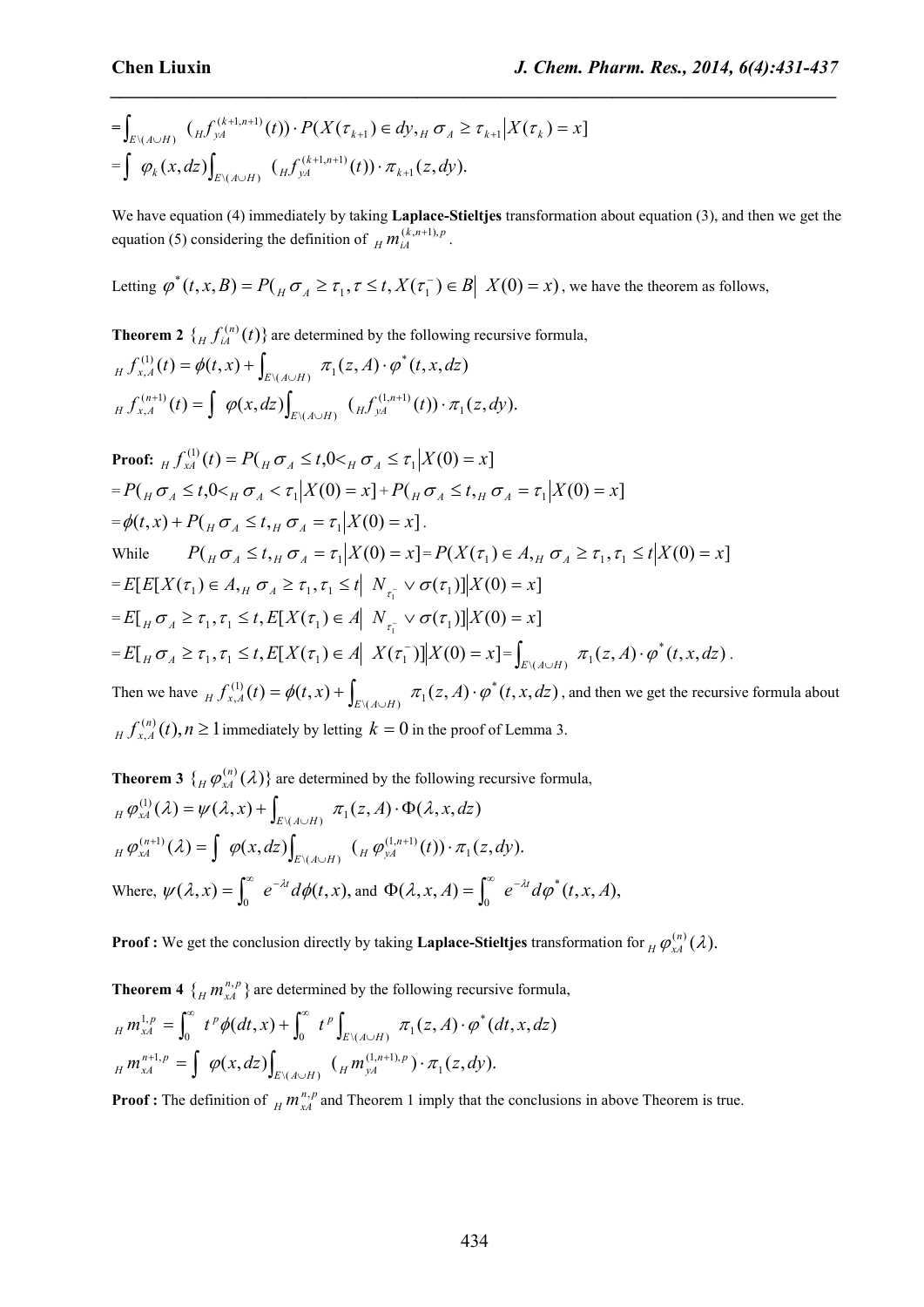#### **APPLICATION IN NONHOMOGENEOUS SEMI-MARKOV PROCESS**

**Definition 2** The matrix  $Q(t) = (Q_{ij}(t), i, j \in E)$  is called Semi-Markov matrix, if for any  $i, j \in E$ ,  $Q_{ij}(t)$  has the following properties.

*\_\_\_\_\_\_\_\_\_\_\_\_\_\_\_\_\_\_\_\_\_\_\_\_\_\_\_\_\_\_\_\_\_\_\_\_\_\_\_\_\_\_\_\_\_\_\_\_\_\_\_\_\_\_\_\_\_\_\_\_\_\_\_\_\_\_\_\_\_\_\_\_\_\_\_\_\_\_*

(iv)  $Q_{ij}(t) = 0, t < 0$  and  $\sum_{j \in E} Q_{ij}(t) \leq 1, -\infty < t < +\infty$ 

(v)  $Q_{ij}(t)$  being a nondecreasing and right continuous function,  $(-\infty < t < +\infty)$ ;

**Definition** 3 The stochastic process  $X = \{X(t, \omega), 0 \le t < \tau(\omega)\}\$ is called a nonhomogeneous Semi-Markov process, if there are series of stopping time  $\{\tau_n\}_{n\geq 0}$  which satisfy,

(vi)  $0 = \tau_0 \le \tau_1 \le \tau_2 \le \cdots$ ,  $\tau = \lim_{n \to \infty} \tau_n$ ,  $P - a.e$ ; (vii)  $X(t, \cdot) = X(\tau_n, \cdot), \tau_n \leq t < \tau_{n+1}, P - a.e;$ (viii)  ${X_n = X(\tau_n, \cdot), n = 0,1,2\cdots}$  being a nonhomogeneous Markov chains, i.e.  $P_{ij}^{(n)} = P(X(\tau_n) = j | X(\tau_{n-1}) = i), n = 1, 2, \cdots$ 

**Proposition 1** Assume that  $X = \{X(t, \omega), 0 \le t < \tau(\omega)\}\$ is a nonhomogeneous Semi-Markov process, and for  $n=1,2,\dots$ , letting  $Q_{ij}^{(n)}=P(X(\tau_n)=j,\tau_n-\tau_{n-1}\leq t\big|X(\tau_{n-1})=i)$ , then  $Q_{ij}^{(n)}(t)$  is Semi-Markov matrix. **Proof:** We omit its proof for it being trivial.

**Proposition 2** If  $X = \{X(t, \omega), 0 \le t < \tau(\omega)\}\$ is a nonhomogeneous Semi-Markov process, then about the series of the stopping times  $\{\tau_n\}_{n\geq 0}$  and  $(h^n(t,i,j))$  and  $(q^n(t,i,j))$ , X is a nonhomogeneous  $(H,Q)$  -Process. **Proof**:  $P(X(\tau_{n-1} + t) = j, \tau_n - \tau_{n-1} > t | X(\tau_{n-1}) = i)$  $= P(X(\tau_{n-1} + t) = j,$  there is no jump in  $[\tau_{n-1}, \tau_{n-1} + t]X(\tau_{n-1}) = i$  $= \delta_{ij} [1 - P(X \text{ leaves off } i \text{ in } [\tau_{n-1}, \tau_{n-1} + t]] X(\tau_{n-1}) = i]$  $=\delta_{ij}[1-P(\tau_n-\tau_{n-1}\leq t \Big|X(\tau_{n-1})=i)] = \delta_{ij}[1-\sum_{k\in E}Q_{ik}^{(n)}(t)] = h^n(t,i,j).$ .

For the convenience, we suppose that E is a numberable set, and  $X = \{X(t), 0 \le t < \tau\}$  is nonhomogeneous  $(H, Q)$  -process about the stopping time  ${\{\tau_n\}}_{n \geq 0}$ .

**Lemma** 4 If  $X = \{X(t), 0 \le t < \tau\}$  is a nonhomogeneous Semi-Markov process, then we have the equations as the following,

$$
{}_{H} f_{iA}^{(n)}(t) = P(X(\overline{H} \sigma_{A} \leq t, \overline{H} \sigma_{A} = \tau_{n}(\omega) | X(0) = i);
$$
  
\n
$$
\pi_{k}(i, B) = \sum_{k \in B} P_{ik}^{(k)}, k = 1, 2, \cdots; \quad \phi(t, i) = 0, \qquad \phi(i, B) = I_{\{i \in B\}}.
$$

**Proof**: We have the result above immediately base on their definition.

**Theorem 5** If  $X = \{X(t), 0 \le t < \tau\}$  is a nonhomogeneous Semi-Markov process, then for  $p = 1, 2, \dots$ , we have the following equations,

$$
_{H} f_{iA}(t) = \sum_{n=1}^{\infty} ( H f_{iA}^{(n)}(t) ) , _{H} \varphi_{iA}(\lambda) = \sum_{n=1}^{\infty} ( H \varphi_{iA}^{(n)}(\lambda) ) , _{H} m_{iA}^{(p)} = \sum_{n=1}^{\infty} ( H m_{iA}^{n,p} ) .
$$

**Proof:** The proof is trivial by considering their definition.

**Lemma 5** If  $X = \{X(t), 0 \le t < \tau\}$  is a nonhomogeneous Semi-Markov process, then for fixed  $n(n \ge 1)$ , sequence  $\{ H \}_{i}^{(k, n+1)}(t) \}$  satisfy the following recursive formula,  $H J_{iA}$  (*i*) and  $I$  is the following recu <sup>+1)</sup>(t)} satisfy the following recursive formula,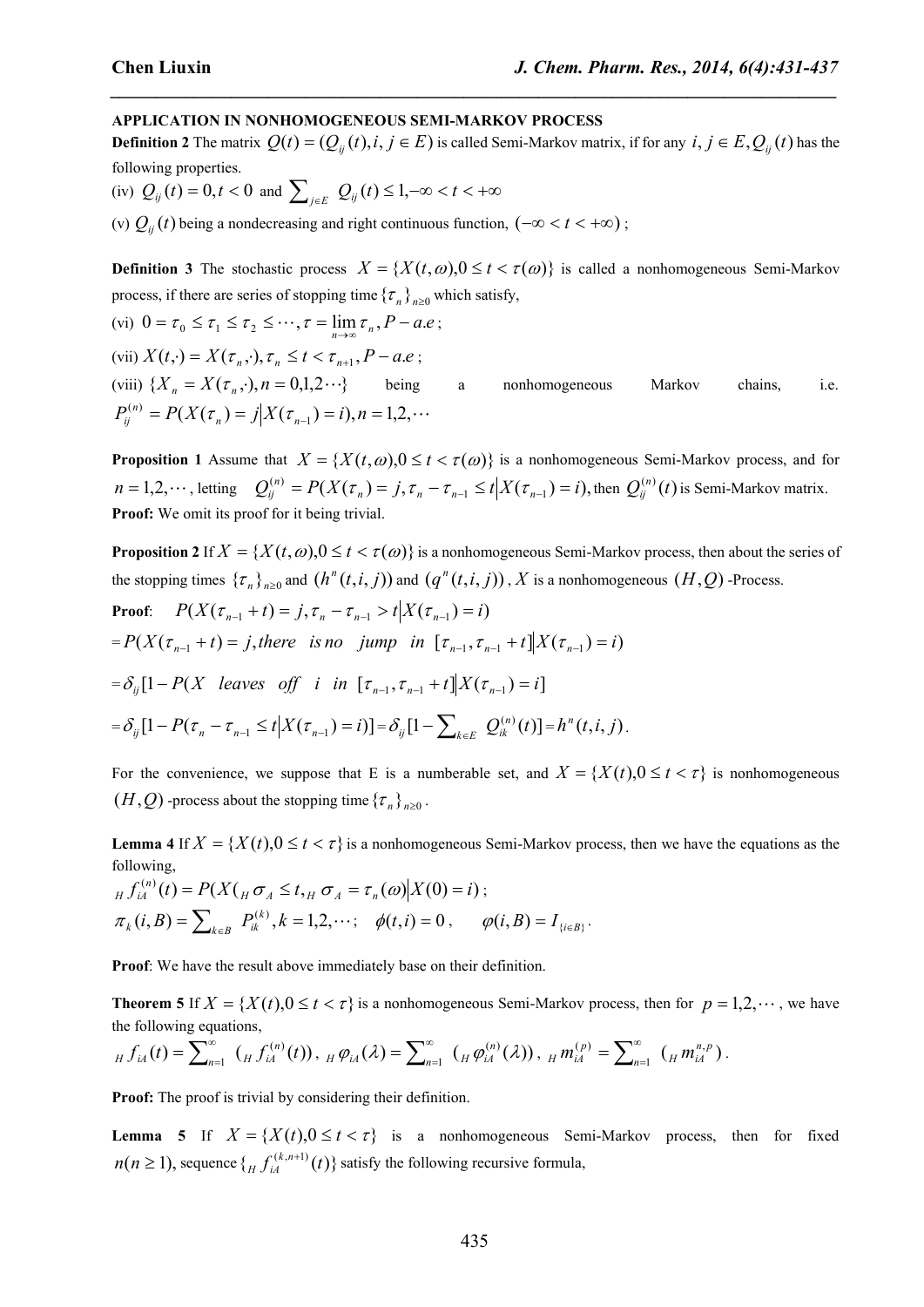*\_\_\_\_\_\_\_\_\_\_\_\_\_\_\_\_\_\_\_\_\_\_\_\_\_\_\_\_\_\_\_\_\_\_\_\_\_\_\_\_\_\_\_\_\_\_\_\_\_\_\_\_\_\_\_\_\_\_\_\_\_\_\_\_\_\_\_\_\_\_\_\_\_\_\_\_\_\_*

$$
H_{i}^{(k,n+1)}(t) = \sum_{(j \notin A \cup H)} P_{ij}^{(k+1)}(H f_{jA}^{(k+1,n+1)}(t)), \quad k = 1, 2, \dots, n-1.
$$
\nProof: 
$$
H_{i}^{(k,n+1)}(t) = \sum_{(j \notin A \cup H)} (H f_{jA}^{(k+1,n+1)}(t)) \sum_{z} \pi_{k+1}(z, j) \varphi_{k}(i, z)
$$
\n
$$
= \sum_{(j \notin A \cup H)} (H f_{jA}^{(k+1,n+1)}(t)) \sum_{z} P_{zj}^{(k+1)} P(H \sigma_{A} \geq \tau_{k+1}, X(\tau_{k+1}^{-}) = z) | X(\tau_{k}) = i)
$$
\n
$$
= \sum_{(j \notin A \cup H)} (H f_{jA}^{(k+1,n+1)}(t)) \sum_{z} P_{zj}^{(k+1)} P(X(\tau_{k+1}^{-}) = z) | X(\tau_{k}) = i)
$$
\n
$$
= \sum_{(j \notin A \cup H)} (H f_{jA}^{(k+1,n+1)}(t)) \sum_{z} P_{zj}^{(k+1)} P(X(\tau_{k}) = z) | X(\tau_{k}) = i)
$$
\n
$$
= \sum_{(j \notin A \cup H)} (H f_{jA}^{(k+1,n+1)}(t)) \sum_{z} P_{zj}^{(k+1)} \cdot I_{\{z=i\}} = \sum_{(j \notin A \cup H)} P_{ij}^{(k+1)}(H f_{jA}^{(k+1,n+1)}(t)).
$$
\nFor  $k = 1, 2, \dots, p = 1, 2, \dots$ , and  $\lambda \geq 0$ , we let\n
$$
Q_{ij}^{*(k)}(t) = P(X(\tau_{k}) = j, \tau_{k} \leq t | X(\tau_{k-1}) = i) \qquad , \qquad \hat{Q}_{ij}^{*(k)}(t) = \int_{0}^{\infty} e^{-\lambda t} dQ_{ij}^{*(k)}(t) \qquad ,
$$

$$
Q_{ij}^{(k)}(t) = P(X(\tau_k) = j, \tau_k \le t | X(\tau_{k-1}) = t) , \qquad Q_{ij}^{(k)}(\lambda) = \int_0^{\infty} e^{-\lambda t} dQ_{ij}^{(k)}(t) ,
$$
  

$$
\hat{Q}_{ij}^{(k)}(\lambda) = \int_0^{\infty} e^{-\lambda t} dQ_{ij}^{(k)}(t) , \qquad \mu_{ij}^{(p)} = \int_0^{\infty} t^p dQ_{ij}^{(1)}(t) .
$$

**Theorem 6** If  $X = \{X(t), 0 \le t < \tau\}$  is a nonhomogeneous Semi-Markov process, then we have (a) Letting  $z_0 = i$ ,  $\{ H f_{iA}^{(n)}(t), i \in E \}$  satisfy the following equations,  $\int_{H} f_{iA}^{(1)}(t) = \sum_{j\in A} Q_{ij}^{(1)}(t)$ ,  $\int_{H} f_{iA}^{(n+1)}(t) = (\prod_{k=1}^{n} \sum_{(z_k \notin A \cup H)} (P_{z_{k-1}z_k}^{(k)}) \sum_{j\in A} Q_{z_{nj}}^{*(n+1)}(t)$  $\bigcup_{z_k \notin A \cup H}$ <sup>( $\bigcup_{z_{k-1}z_k}$ ) $\bigcup_{j \in A}$ </sup>  $f_{iA}^{(n+1)}(t) = (\prod_{k=1}^{n} \sum_{(z_k \notin A \cup H)} (P_{z_{k-1}z_k}^{(k)}) \sum_{j \in A} Q_{z_{nj}}^{*(n+1)}(t)$  $H \int_{iA}^{(n+1)} (t) = (\prod_{k=1}^{n} \sum_{(z_k \notin A \cup H)} (P_{z_{k-1}z_k}^{(k)}) \sum_{j \in A} Q_{z_{nj}}^{*(n+1)}(t)$ (b) As for  $\iint_H f_{iA}(t)$ , we have  $g(t) = \sum_{i,j \in A} Q_{ij}^{(1)}(t) + \sum_{i=2}^{\infty} (\prod_{k=1}^{n-1} \sum_{i,j \in A} P_{ij}^{(k)}, P_{ij}^{(k)}, \sum_{i,j \in A} Q_{ij}^{*(n)}, (t))$  $(z_k \notin A \cup H)$   $z_{k-1} z_k$   $\sum_{j \in A} z_j$  $\sum_{l}$   $D^{(k)}$   $\sum$ 2  $($ **1**  $k=1$   $\angle$   $(z_k \notin A \cup H)$   $\leftarrow$   $z_{k-1}z_k$   $\angle$   $\angle$   $j \in A$  $f_{iA}(t) = \sum_{j\in A} Q_{ij}^{(1)}(t) + \sum_{n=2}^{\infty} (\prod_{k=1}^{n-1} \sum_{(z_k \notin A \cup H)} P_{z_{k-1}z_k}^{(k)}) \sum_{j\in A} Q_{z_{n-1}j}^{*(n)}(t)$  $A_{H} f_{iA}(t) = \sum_{j\in A} Q_{ij}^{(1)}(t) + \sum_{n=2}^{\infty} (\prod_{k=1}^{n-1} \sum_{(z_{k} \notin A \cup H)} P_{z_{k-1}z_{k}}^{(k)}) \sum_{j\in A} Q_{z_{n-1}j}^{*(n)}(t)$ **Proof:**  $\int_{H}^{(1)} f_{iA}^{(1)}(t) = P(\int_{H} \sigma_{A} \leq t, 0 \leq H \sigma_{A} \leq \tau_{1} | X(0) = i)$  $1^{|\Lambda|}(0) = i$ 

**Proof:** 
$$
H J_{iA}(t) = I (H O_A \le t, 0 \le H O_A \le t_1 | A(0) = t)
$$

$$
= P\left(H O_A \le t, H O_A = \tau_1 | X(0) = i\right) = P(X(\tau_1) \in A, \tau_1 \le t | X(0) = i) = \sum_{j \in A} Q_{ij}^{(1)}(t)
$$

$$
H J_{iA}^{(n+1)}(t) = \sum_{(j \notin A \cup H)} \left(H J_{jA}^{(1,n+1)}(t)\right) \sum_{z} \pi_1(z, j) \cdot \varphi(i, z)
$$

$$
= \sum_{(j \notin A \cup H)} \left(H J_{jA}^{(1,n+1)}(t)\right) \sum_{z} P_{zj}^{(1)} \cdot I_{\{i=z\}} = \sum_{(j \notin A \cup H)} P_{ij}^{(1)}(H J_{jA}^{(1,n+1)}(t))
$$

Base on Lemma 5, we get the following result by iteration for above equation.  $\mathcal{L}(t) = (\prod_{k=1}^n \sum_{(z_k \notin A \cup H)} P_{z_{k-1}z_k}^{(k)}) (f_H f_{z_n A}^{(n,n+1)}(t))$  $H_{H} f_{iA}^{(n+1)}(t) = (\prod_{k=1}^{n} \sum_{(z_k \notin A \cup H)} P_{z_{k-1}z_k}^{(k)}) (\prod_{j} f_{z_j}^{(n,n+1)}(t))$  $=\left(\prod_{k=1}^n\sum_{(\tau,\sigma A\cup H)}P_{z_{k-1}z_k}^{(k)}\right)P_{H}(\sigma A_{} \leq t,\tau_n \leq_{H} \sigma A_{} \leq \tau_{n+1} | X(\tau_n) = z_n)$  $(k)$   $\Delta D(f - z + z)$  $\frac{1}{4}$   $\sum_{(z_k \notin A \cup H)} \frac{1}{2} z_{k-1} z_k I^T (H^0 A \leq t, t_n > H^0 A \leq t_{n+1} |A(t_n) - t_n|)$  $\prod_{k=1}^{n} \sum_{(z_k \notin A \cup H)} P_{z_{k-1}z_k}^{(k)} P(\bigvee_{H} \sigma_A \leq t, \tau_n \leq_H \sigma_A \leq \tau_{n+1} | X(\tau_n) = z_n)$  $=\left(\prod_{k=1}^n\sum_{z,\mu\in A\cup H}P_{z_{k-1}z_{k}}^{(k)}\right)P(X(\tau_{n+1})\in A,\tau_{n+1}\leq t\vert X(\tau_n)=z_n).$  $(k)$  ) D(  $V(r)$  )  $\sim$  $\mathcal{I}_{1} \sum_{z_{k} \notin A \cup H} \mathcal{I}_{z_{k-1}z_{k}} \mathcal{I}_{1} \left( \Lambda \left( \iota_{n+1} \right) \in A, \iota_{n+1} \preceq \iota \right) \Lambda \left( \iota_{n} \right) = \lambda_{n}$  $\prod_{k=1}^{n} \sum_{z_k \notin A \cup H} P_{z_{k-1}z_k}^{(k)} P(X(\tau_{n+1}) \in A, \tau_{n+1} \leq t | X(\tau_n) = z_n)$  $=\left(\prod_{k=1}^n\sum_{z_k\notin A\cup H}P^{(k)}_{z_{k-1}z_k}\right)\sum_{j\in A}\ Q^{*(n+1)}_{z_n j}(t)$  $\prod_{i=1}^n \sum_{z_k \notin A \cup H} P_{z_{k-1}z_k}^{(k)}$   $\sum_{j \in A} Q_{z_{n}j}^{*(n+1)}(t)$ 

While Theorem 5 implies that the result (b) is true.

**Theorem 7** If  $X = \{X(t), 0 \le t < \tau\}$  is a nonhomogeneous Semi-Markov process, then we have (c) For  $n \ge 1$  and  $z_0 = i$ ,  $\{ H \varphi_{iA}^{(n)}(\lambda), i \in E \}$  satisfy the following equations,  $\mathcal{A}_H \, \varphi^{(1)}_{iA} (\mathcal{X}) = \sum\nolimits_{j\in A} \; Q^{(1)}_{ij} (\mathcal{X}) \, , \; {}_H \varphi^{(n+1)}_{iA} (t) = ( \Pi^n_{k=1} \sum\nolimits_{(z_k \not \in A \cup H)} \; \big( P^{(k)}_{z_{k-1} z_k} \, ) \! \sum\nolimits_{j\in A} \; Q^{*(n+1)}_{z_{n,j}} (\mathcal{X}) \, .$  $\bigcup_{z_k \notin A \cup H} (z_k \notin A \cup H)$   $\bigcup_{z_{k-1} \in A} \bigcup_{z \in A}$  $\varphi_{iA}^{(n+1)}(t) = (\prod_{k=1}^n \sum_{(z_k \notin A \cup H)} (P_{z_{k-1}z_k}^{(k)}) \sum_{i \in A} Q_{z_{n}j}^{*(n+1)}(\lambda)$  $\mathcal{P}^{(n+1)}(t) = (\prod_{k=1}^{n} \sum_{(z_k \notin A \cup H)} (P^{(k)}_{z_{k-1}z_k}) \sum_{j \in A} Q^{*(n+1)}_{z_{nj}}(\lambda))$  $\sum_{i \in A} \sum_{z_n}$  (*x*)  $\mu_{H} \varphi_{iA}^{(n+1)}(t) = (\prod_{k=1}^{n} \sum_{(z_{k} \notin A \cup H)} (P_{z_{k-1}z_{k}}^{(k)}) \sum\nolimits_{j \in A} \ Q_{z_{nj}}^{*(n+1)}(\lambda)$ ( d) Then for  $\mu \varphi_{iA}(t)$ , we have  $(\lambda) = \sum_{i=1}^{\infty} Q_{ii}^{(1)}(\lambda) + \sum_{k=2}^{\infty} (\prod_{k=1}^{n-1} \sum_{k=1}^{k} (P_{i,k}^{(k)}) \sum_{k=1}^{n} Q_{i,k}^{*(n)}(\lambda)).$  $(z_k \notin A \cup H)$ <sup> $\leftarrow z_{k-1} z_k$ </sup> $\leftarrow$  $j \in A$  $\sum (D^{(k)} \setminus \nabla)$ 2  $(1 + k=1)$   $\angle$   $(z_k \notin A \cup H)$   $(1 + z_{k-1}z_k)$   $\angle$   $j \in$  $\varphi_{iA}(\lambda) = \sum_{j\in A} Q_{ij}^{(1)}(\lambda) + \sum_{n=2}^{\infty} (\prod_{k=1}^{n-1} \sum_{(z_k \notin A \cup H)} (P_{z_{k-1}z_k}^{(k)}) \sum_{j\in A} Q_{z_{n-1}j}^{*(n)}(\lambda).$  $\sum_{i=1}^{\infty}$   $\sum_{n=1}^{\infty}$   $\binom{n}{i}$ .  $A_{H}\varphi_{iA}(\lambda) = \sum\nolimits_{j\in A}\;Q_{ij}^{(1)}(\lambda) + \sum\nolimits_{n=2}^{\infty}\; \left(\Pi_{k=1}^{n-1}\sum\nolimits_{(z_{k}\notin A\cup H)}\; \left(P_{z_{k-1}z_{k}}^{(k)}\right)\!\sum\nolimits_{j\in A}\;Q_{z_{n-1}j}^{*(n)}(\lambda)\right).$